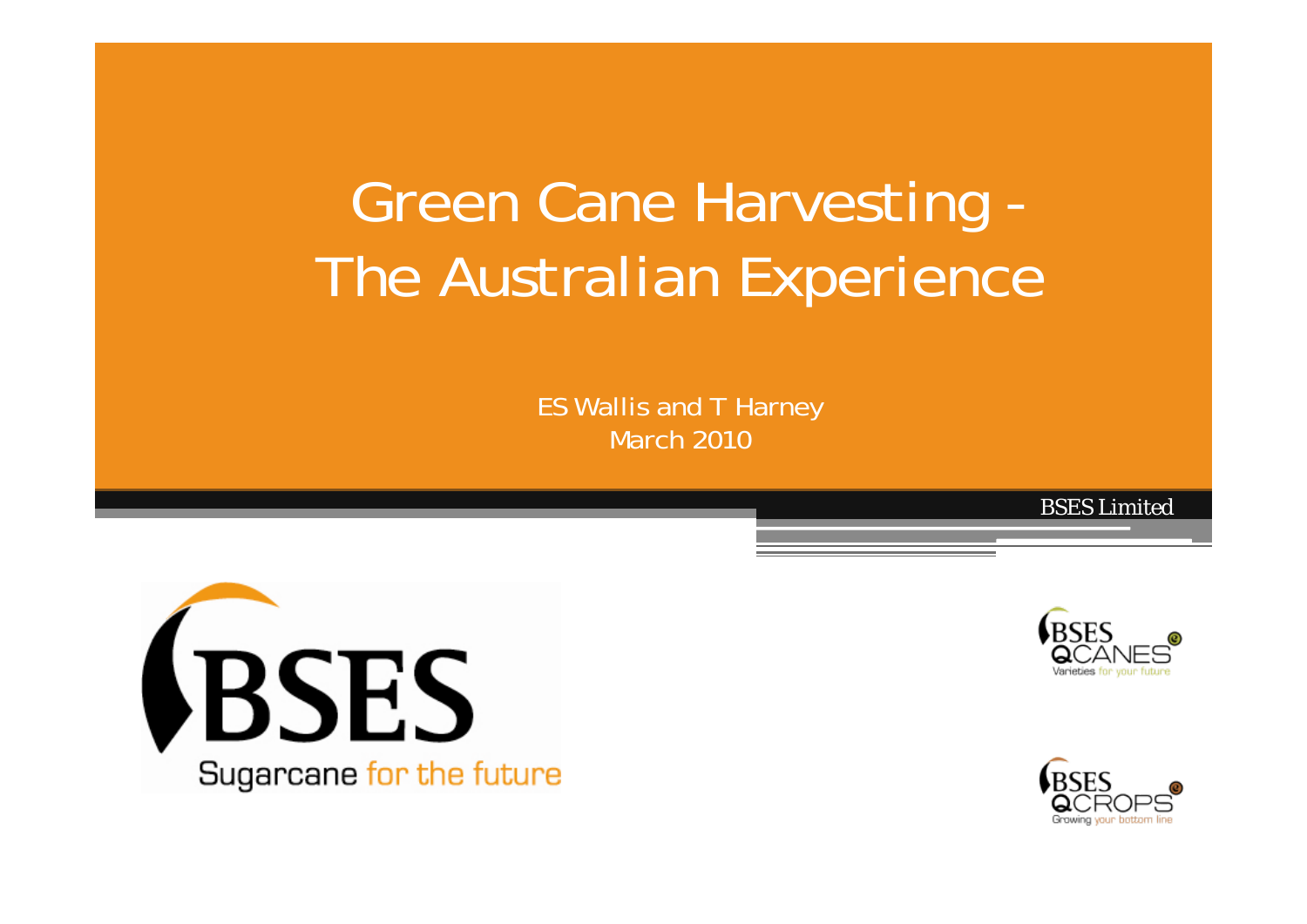### Green Cane Trash Blanketing (GCTB)

- Cane harvested green
- Trash spread by the harvester over the field at harvesting
- **The trash layer acts as** <sup>a</sup>'blanket' to retain moisture, protect soil and control weeds
- **Trash blanket usually** consists of 8-15 tonnes/ha of organic material



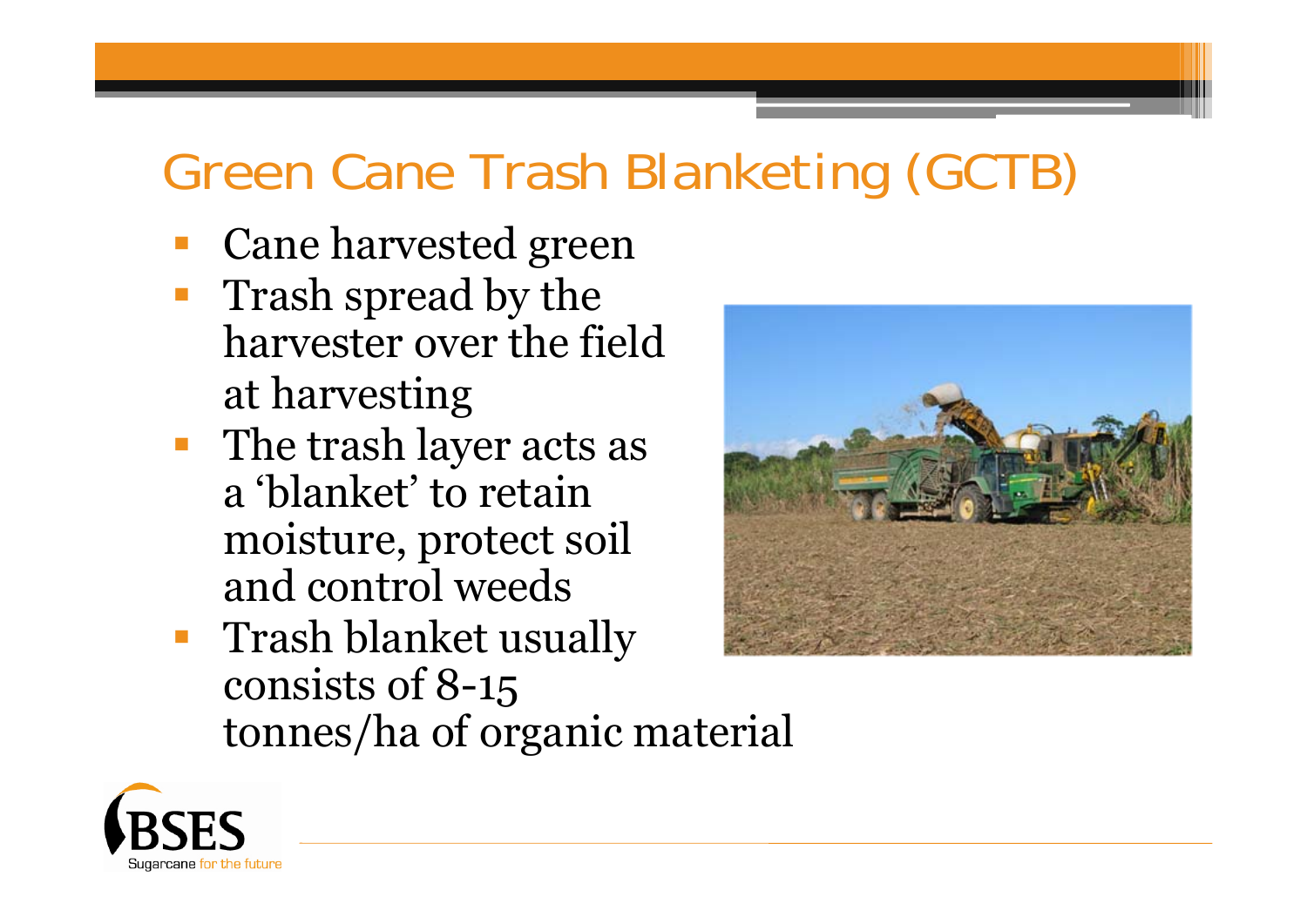#### GCTB *cont…*

- 85% of Queensland crop is harvested green
- Burdekin is the exception:
	- ▫ soil, harvesting conditions and irrigation practices limit its applicability
- Return of material to soil surface has important benefits:
	- $\Box$ agronomic
	- $\Box$ environmental
	- $\Box$ financial
	- $\Box$ social



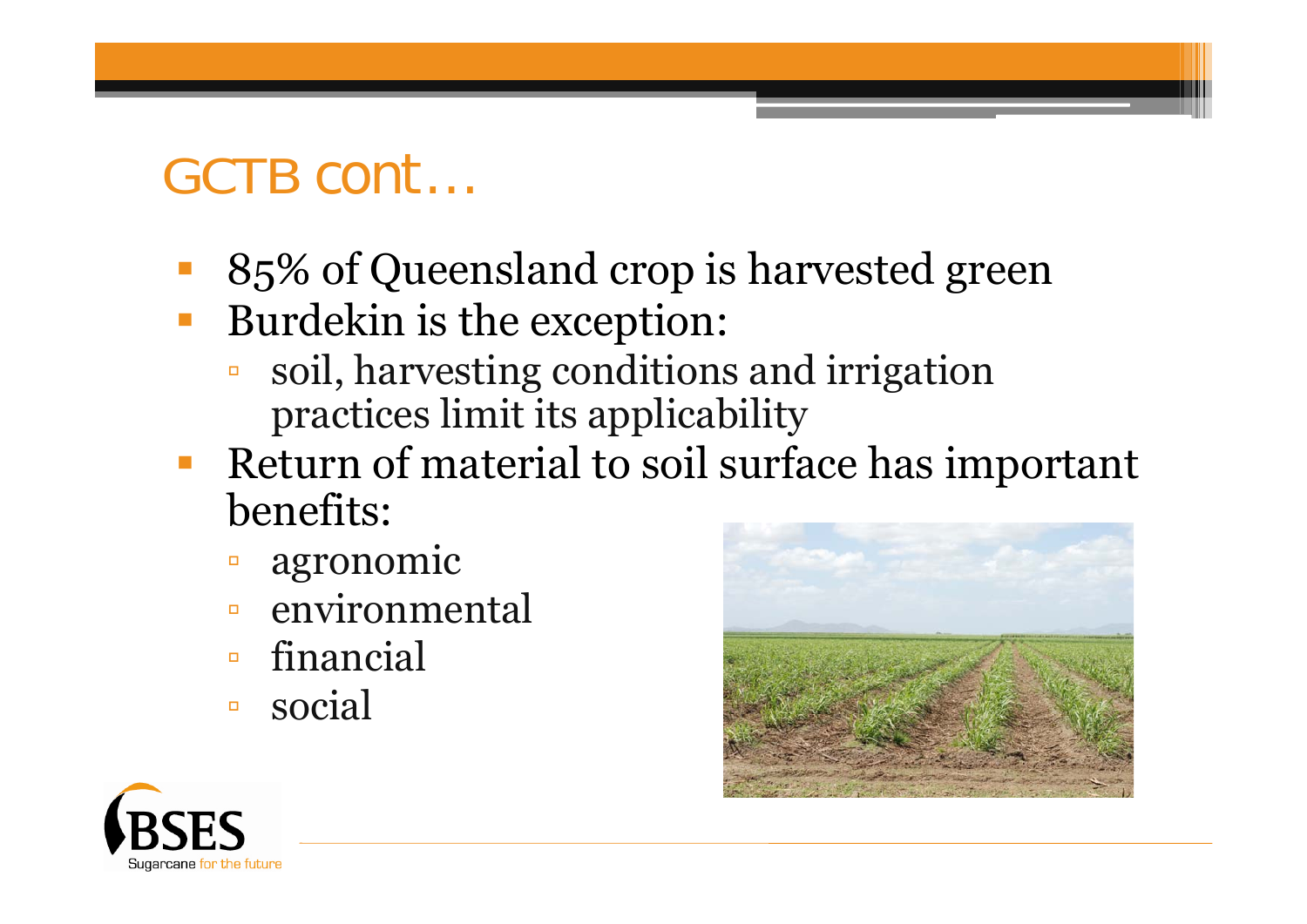#### Benefits of GCTB

| <b>Factor</b>        | <b>Comparison to the traditional burnt cane system</b> |                                                                               |  |
|----------------------|--------------------------------------------------------|-------------------------------------------------------------------------------|--|
|                      | <b>Benefit</b>                                         | <b>Examples</b>                                                               |  |
| <b>Agronomic</b>     | Increased resources                                    | Improved soil moisture content<br>Improved nutrient availability              |  |
|                      | Improved conditions                                    | Improved soil structure<br>Better water infiltration                          |  |
|                      | <b>Reduced losses</b>                                  | Less soil erosion                                                             |  |
| <b>Economic</b>      | Cost savings                                           | Less chemicals<br>Less machinery and labour<br>Increased water use efficiency |  |
| <b>Environmental</b> | Improved conditions                                    | Reduced smoke<br>Reduce ash fallout                                           |  |
| <b>Social</b>        | Improved conditions                                    | <b>Improved WH&amp;S</b><br>Decreased workload<br>Improved lifestyle          |  |

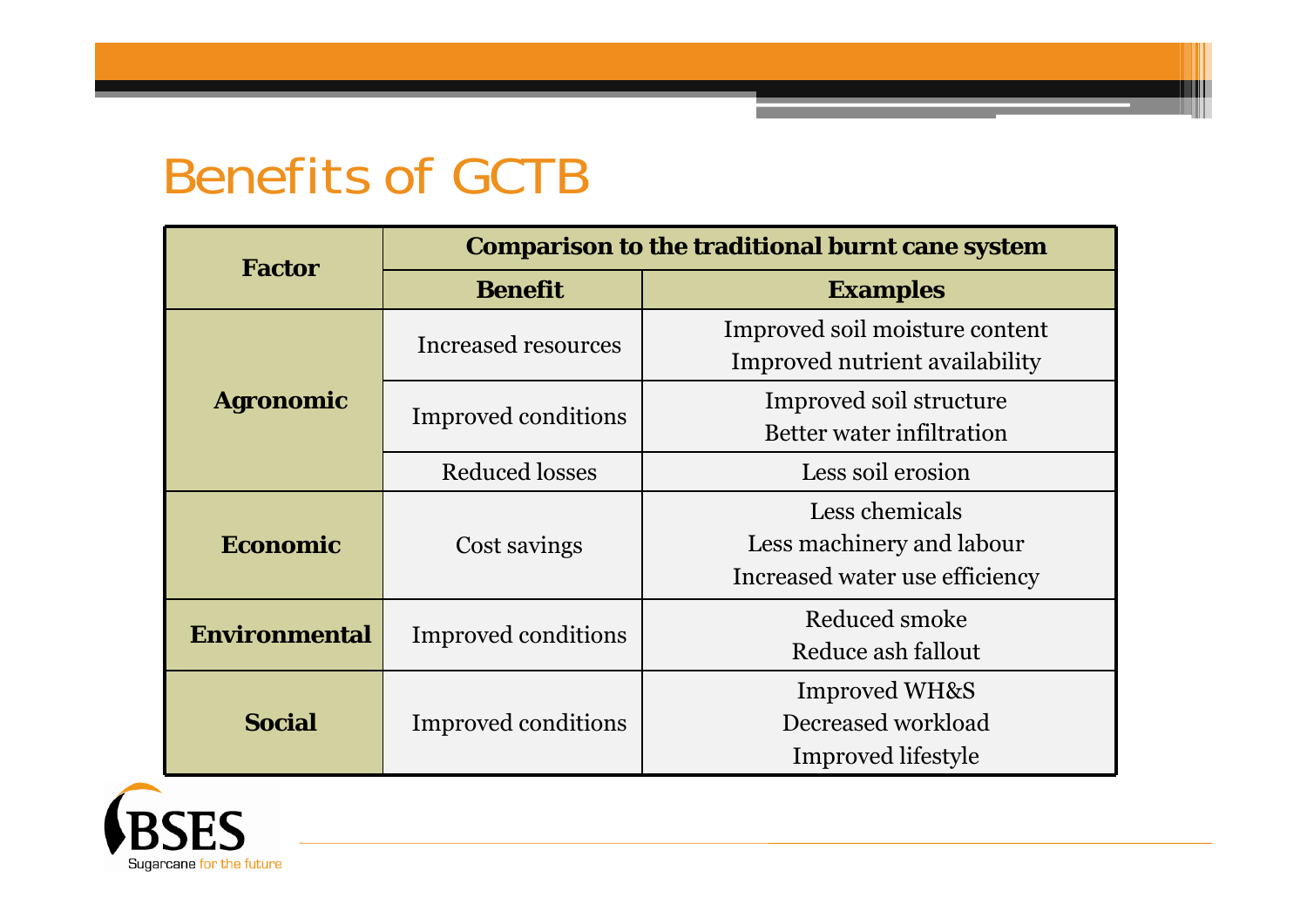## Factors affecting implementation of GCTB in some areas (eg Burdekin)

| <b>Factor</b>                     | <b>Description</b>                                     | <b>Challenge</b>                               |
|-----------------------------------|--------------------------------------------------------|------------------------------------------------|
|                                   | High levels of extraneous                              | Amount of material<br>passing through the mill |
| Large amounts of trash,           | matter supplied to the mill                            | Reduced milling efficiency                     |
| especially with some<br>varieties | High levels of trash in cane                           | Difficulty with flood<br>irrigation            |
|                                   | paddocks especially with<br>long rows                  | Risk of accidental trash<br>fires              |
|                                   | Increased moisture in low-<br>lying areas and in soils | <b>Yield loss</b>                              |
| Soil types                        | susceptible to water-<br>logging                       | Poor re-growth $*$                             |

\* Can be related to low soil temperature under the trash blanket in some areas

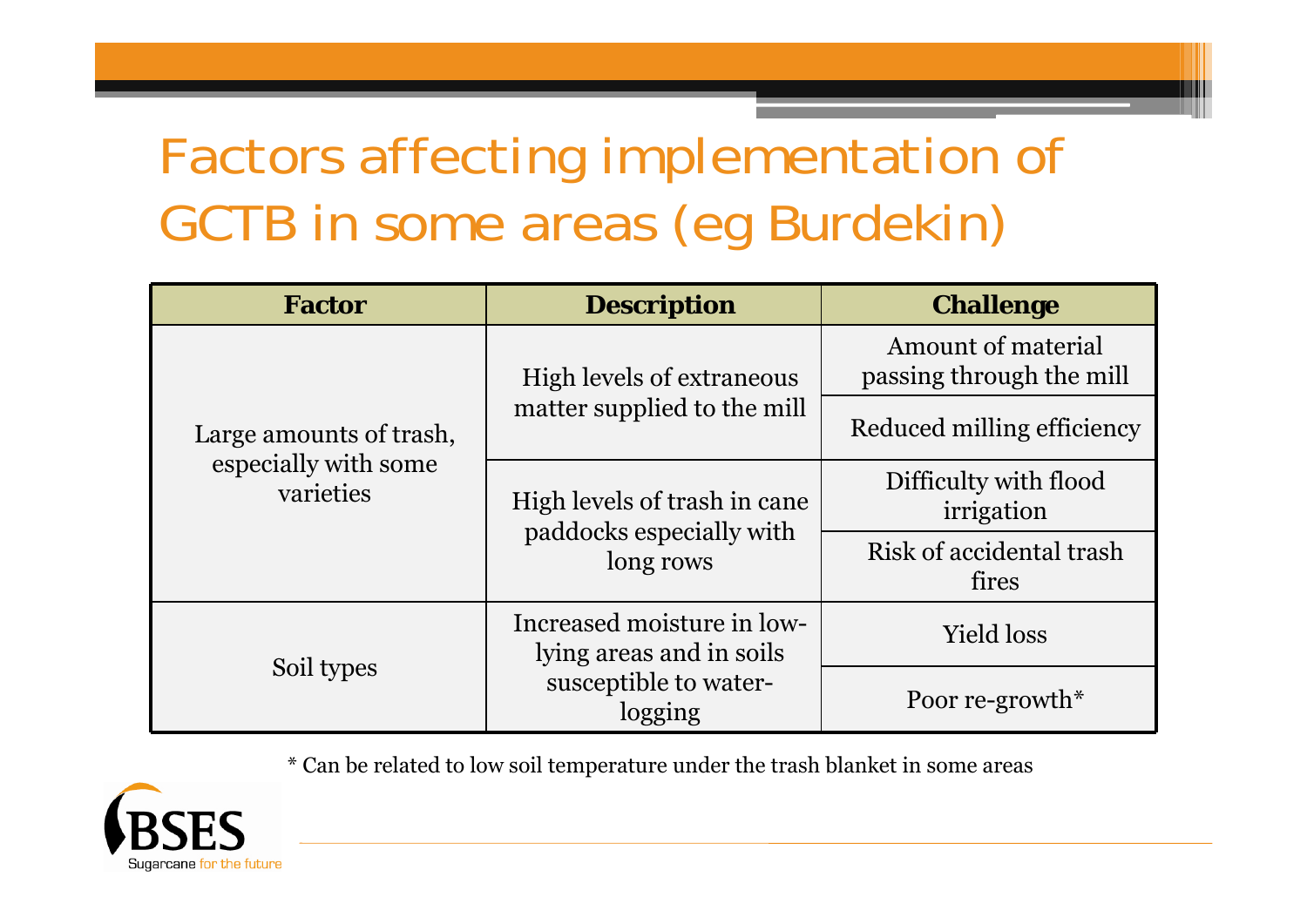#### Burning trash blankets

- Burning a trash blanket is discouraged
	- $\Box$  However, it is sometimes used to enable the replant of sugarcane shortly after harvest of the last ratoon of the previous crop cycle
	- $\Box$  The use of fallows or break crops should result in this practice being eliminated
	- $\Box$  Burning trash blanket negates the benefits



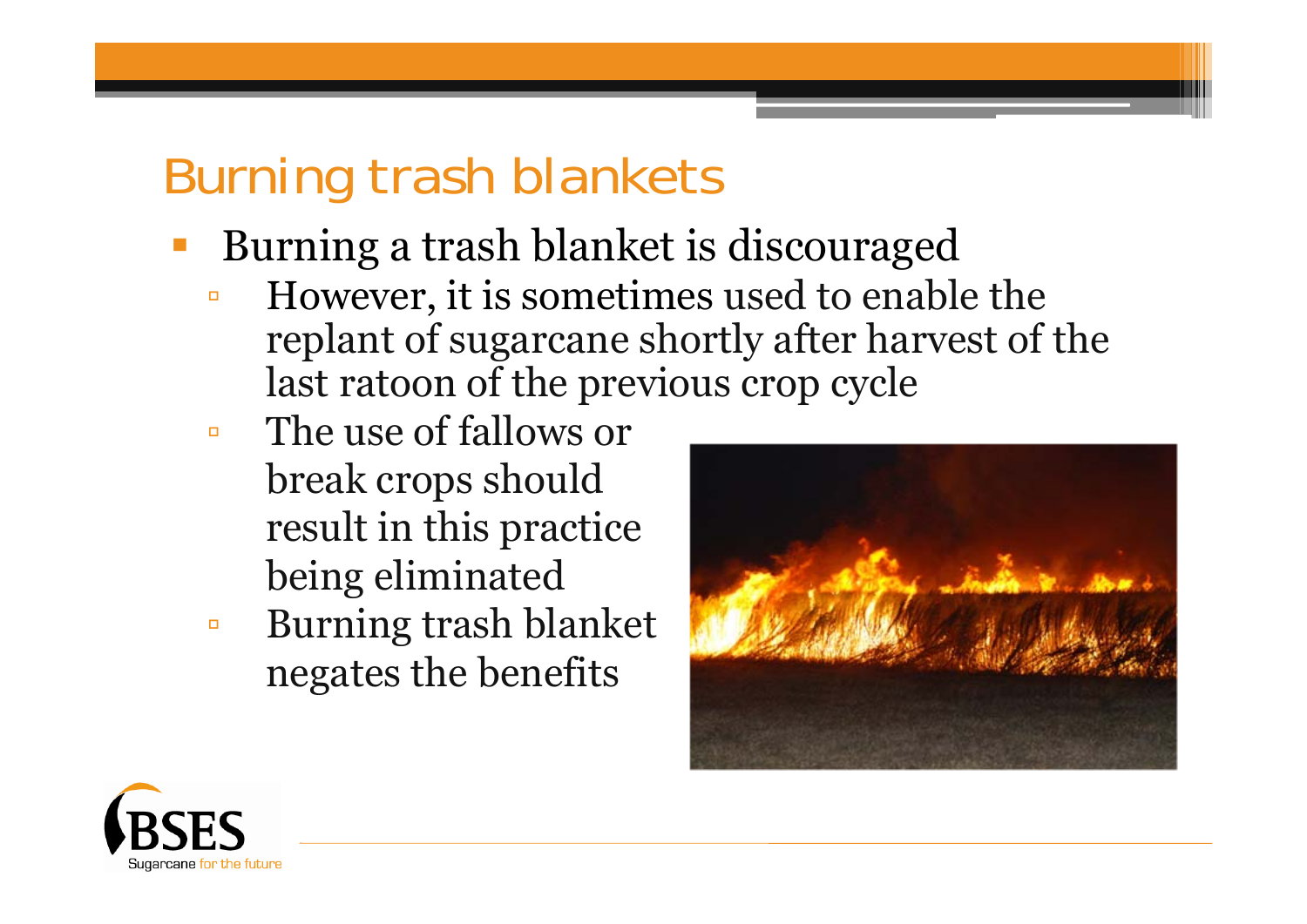## Advantages of GCTB

- Trash blankets preserve soil moisture
- Less irrigation water is required
- Reductions in soil erosion under trash blankets
- Reduced weed growth under blankets
- Less herbicides needed
- Less labour and machinery hours
- Eliminates dangerous fire situations
- Reduction in grub damage
- Flexible harvesting plan







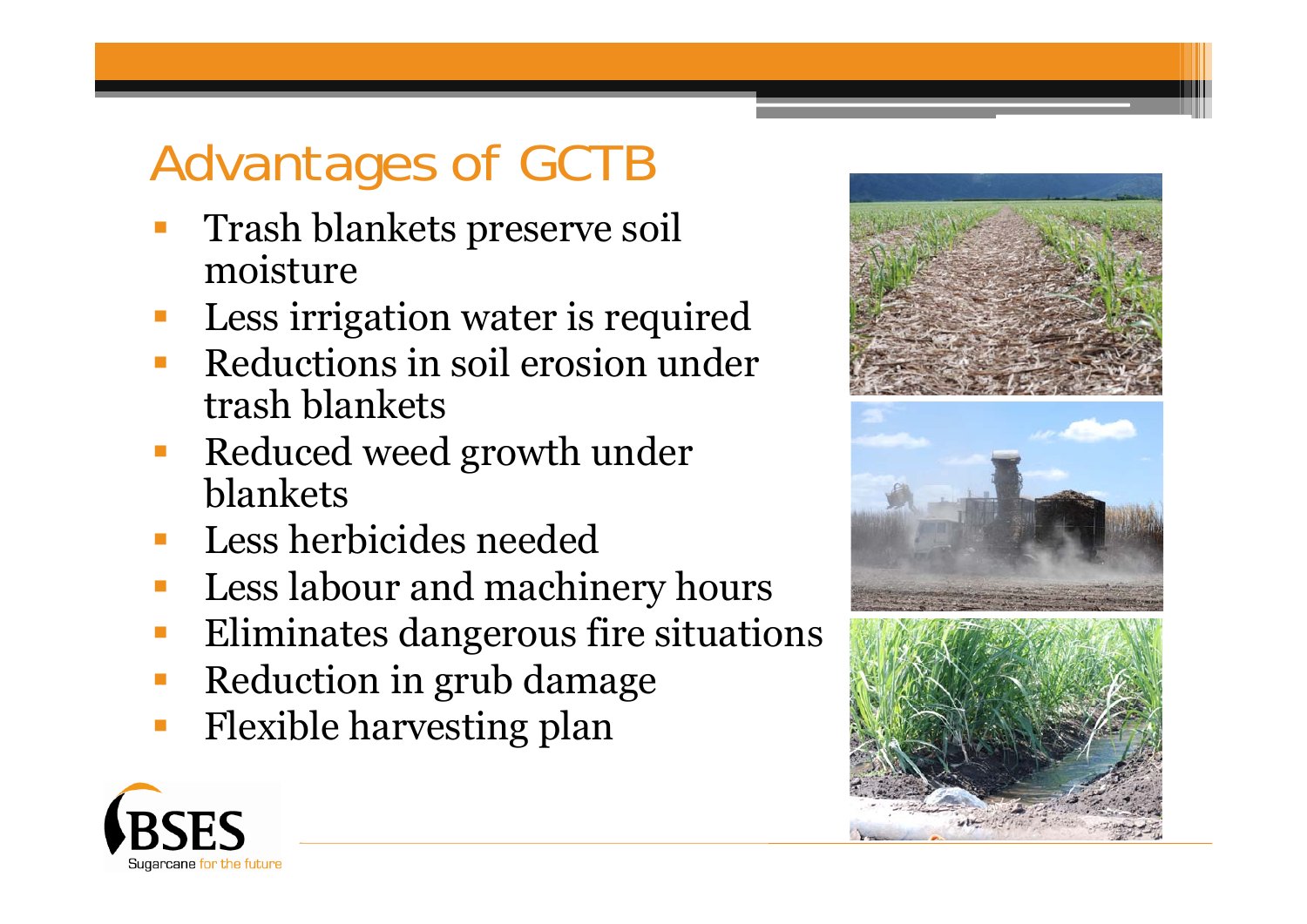## Disadvantages of GCTB in some areas

- Irrigation problems
	- $\Box$ Trash blanket interferes with flow of water through furrows
	- $\Box$ Unable to see advance of irrigation water
- Slow ratooning
	- $\Box$  Caused by waterlogging from first irrigation after harvest especially on heavy clay soils
	- ▫ This could be overcome by reducing drying off time before harvest so crop starts to ratoon without an irrigation straight after harvest
	- $\Box$  Lower temperatures under the trash blanket can also be a factor in some cases (eg NSW, parts of the southern Queensland)



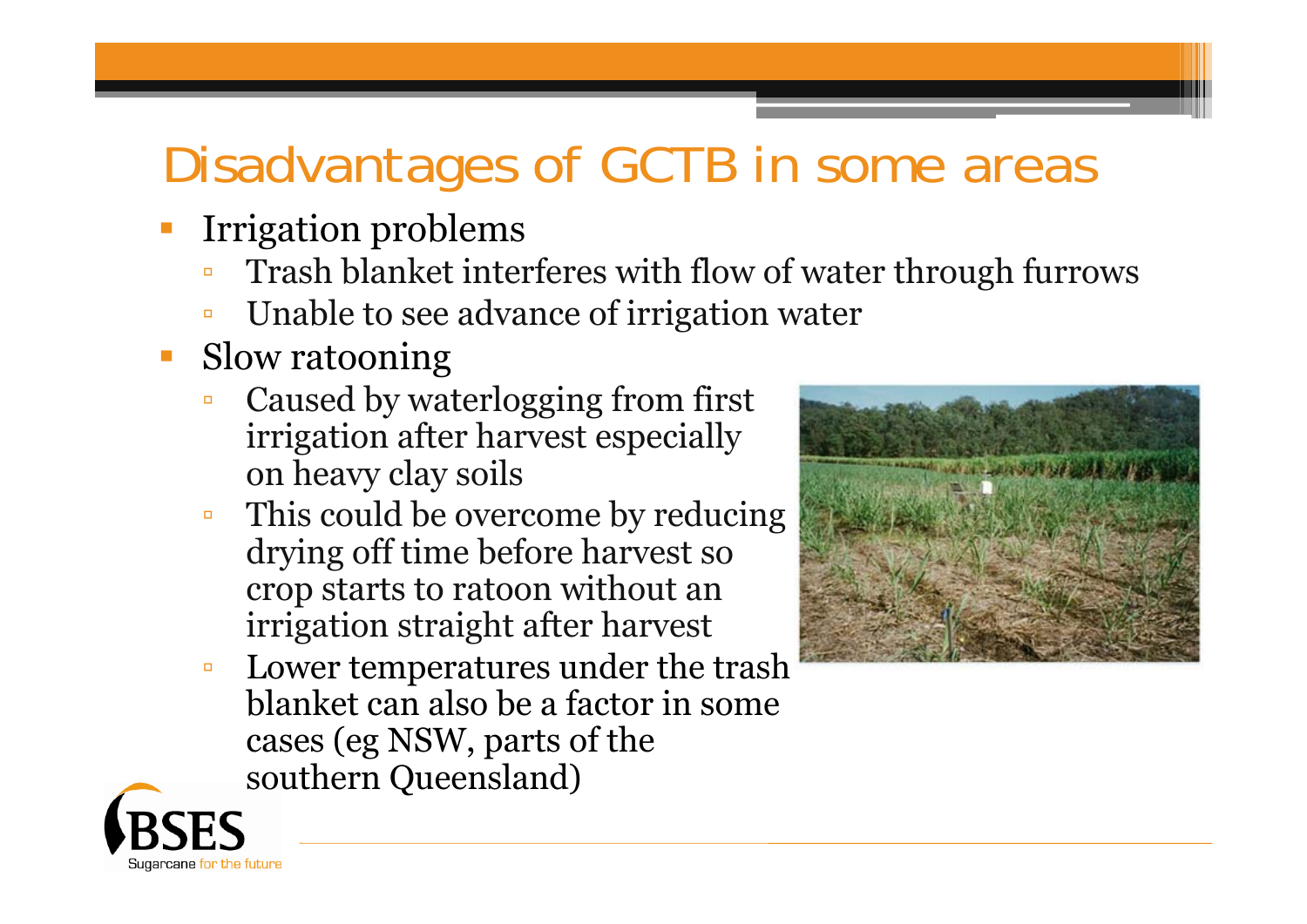### Disadvantages of GCTB *cont…*

- F Investment in new machinery
	- $\Box$  A switch to growing cane under GCTB can involve a relatively large investments of new machinery
- $\overline{\mathbb{R}}$  Fertilising difficulties
	- $\Box$  Different fertiliser strategies (ie applying fertiliser below the trash blanket) will need to be used, including new machinery
- **Fire risk** 
	- $\Box$  There is a risk of trash fires especially during dry periods

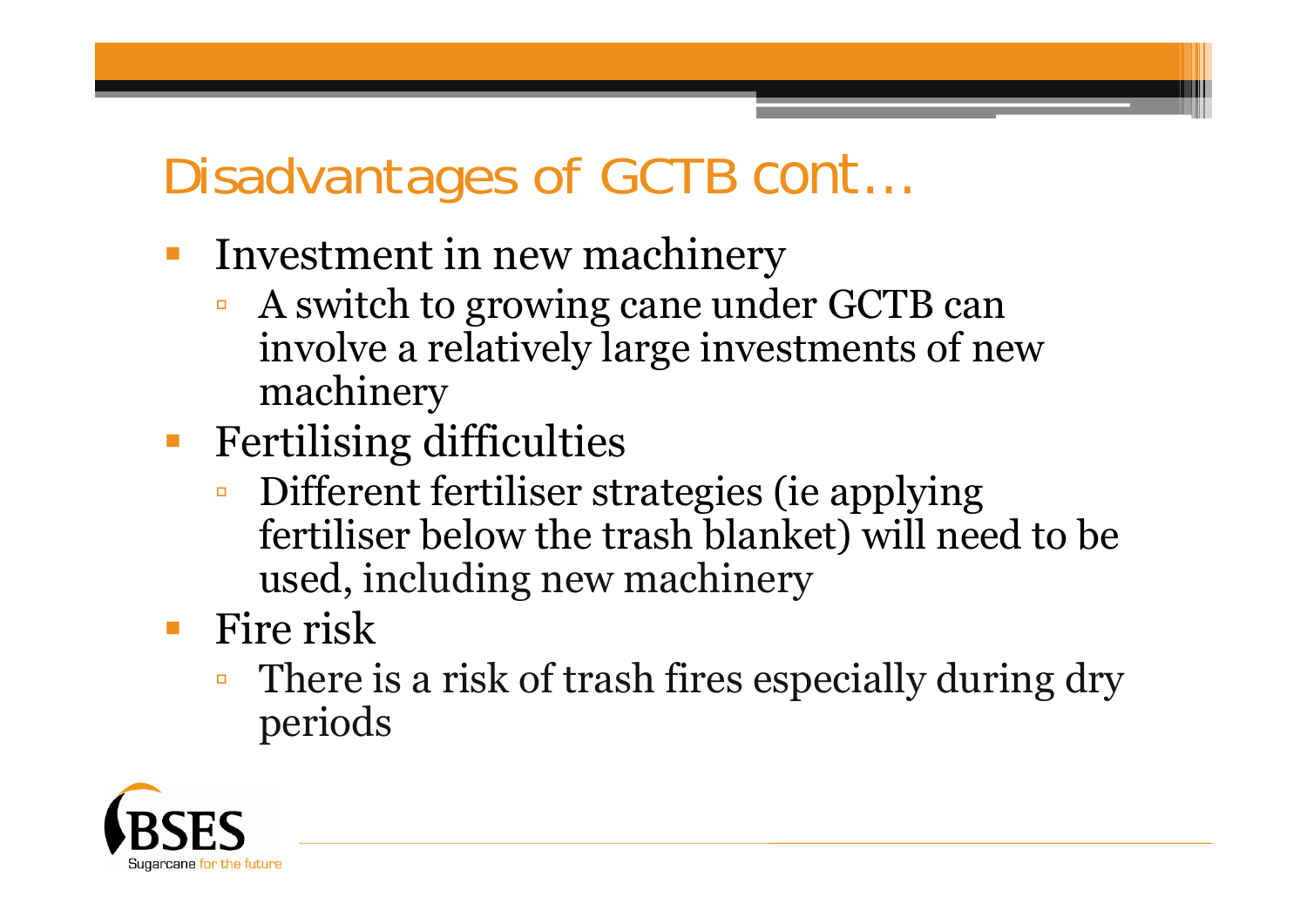## Disadvantages of GCTB *cont…*

#### Weed control

- $\Box$  Although trash blankets suppress weed germination, weed control (eg vines) can be a problem in some circumstances under trash blankets – alternative weed management strategies need to be used in such cases
- $\blacksquare$  Different machinery (eg high-rise spray rigs) needed to combat weeds



#### Harvesting

 $\Box$ **Uneven gathering and feeding or large lodged green crops** can choke the feeding mechanisms of the harvester

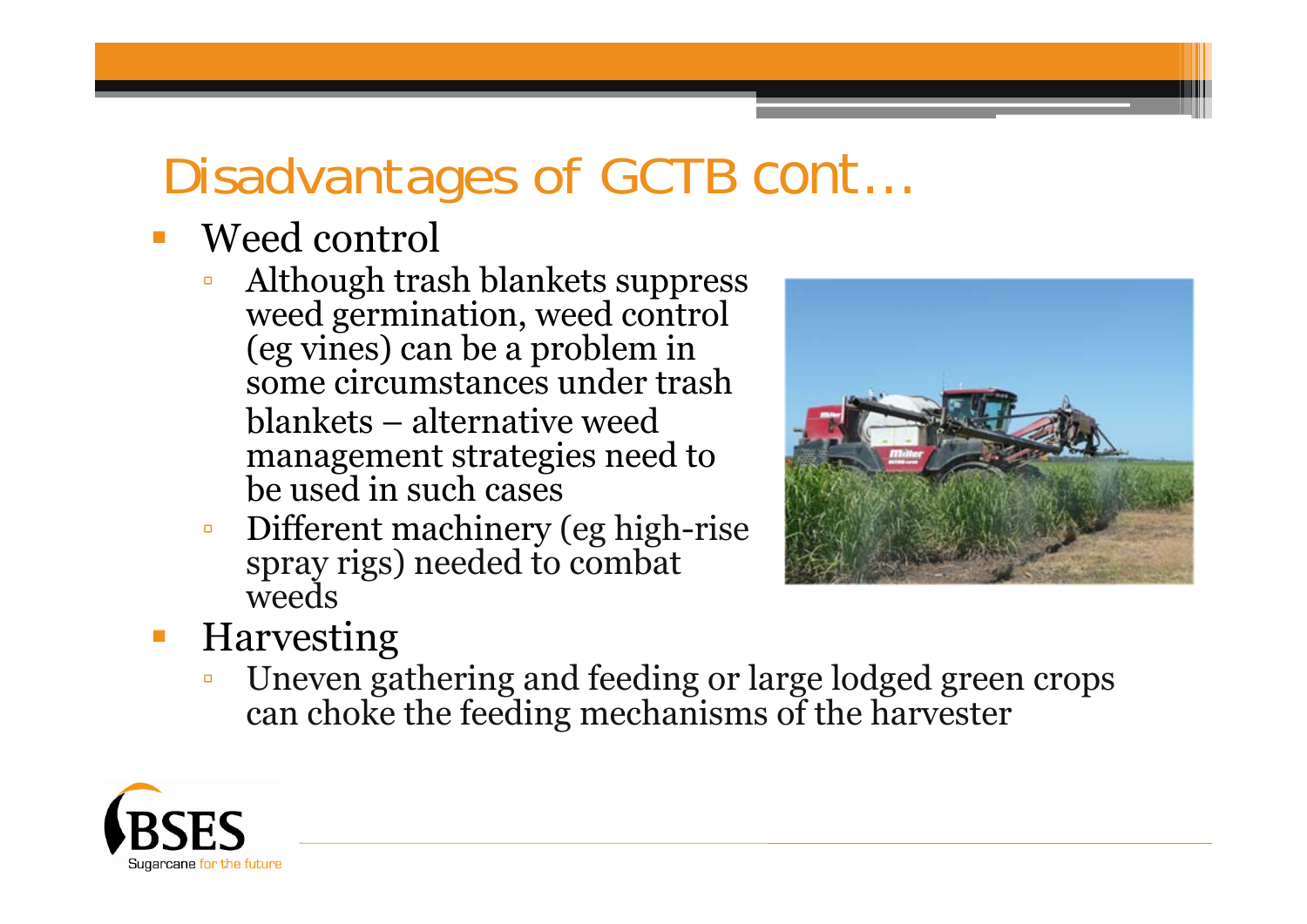### Growers perspective

- Burnt cane system to GCTB
	- $\Box$ Changed in 1980
	- $\Box$  Burnt cane system was too labour intensive and expensive
	- $\Box$  Harvesting burnt cane held risks of losing cane
	- $\Box$  Aim was to investigate the transition without possible loss to productivity or profitability





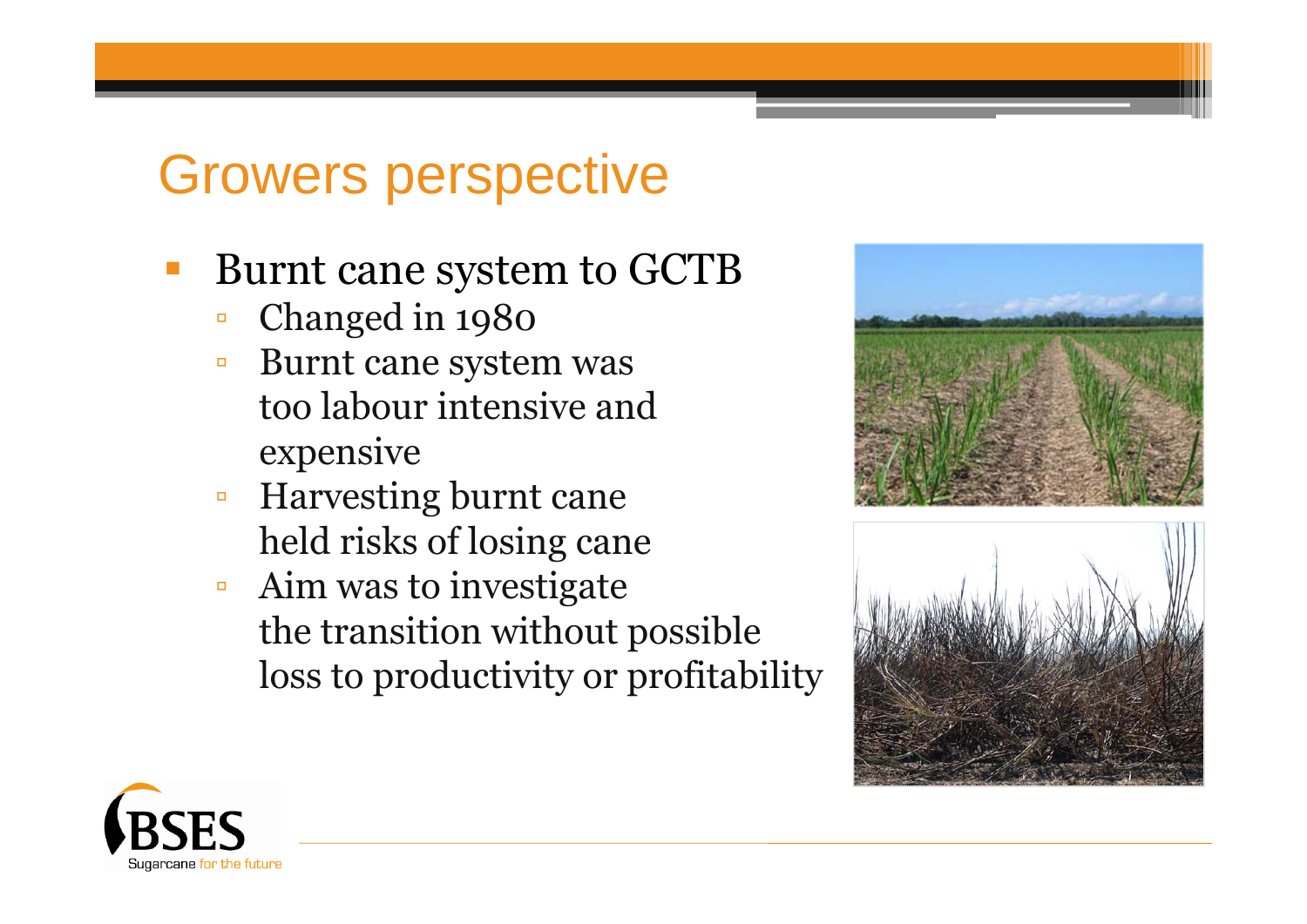#### Growers Perspective *cont…*

- Tom implemented GCTB by:
	- Farm experimentation and trials to gain confidence and knowledge to apply to majority of farm over time
	- $\Box$ Adoption of a flexible system by 1990
	- ▫ Fire used as a management tool only as less people skilled in burning cane
	- **Outcomes** 
		- Slight loss in productivity but net profit has increased
		- $\Box$ 98% cane is harvested green